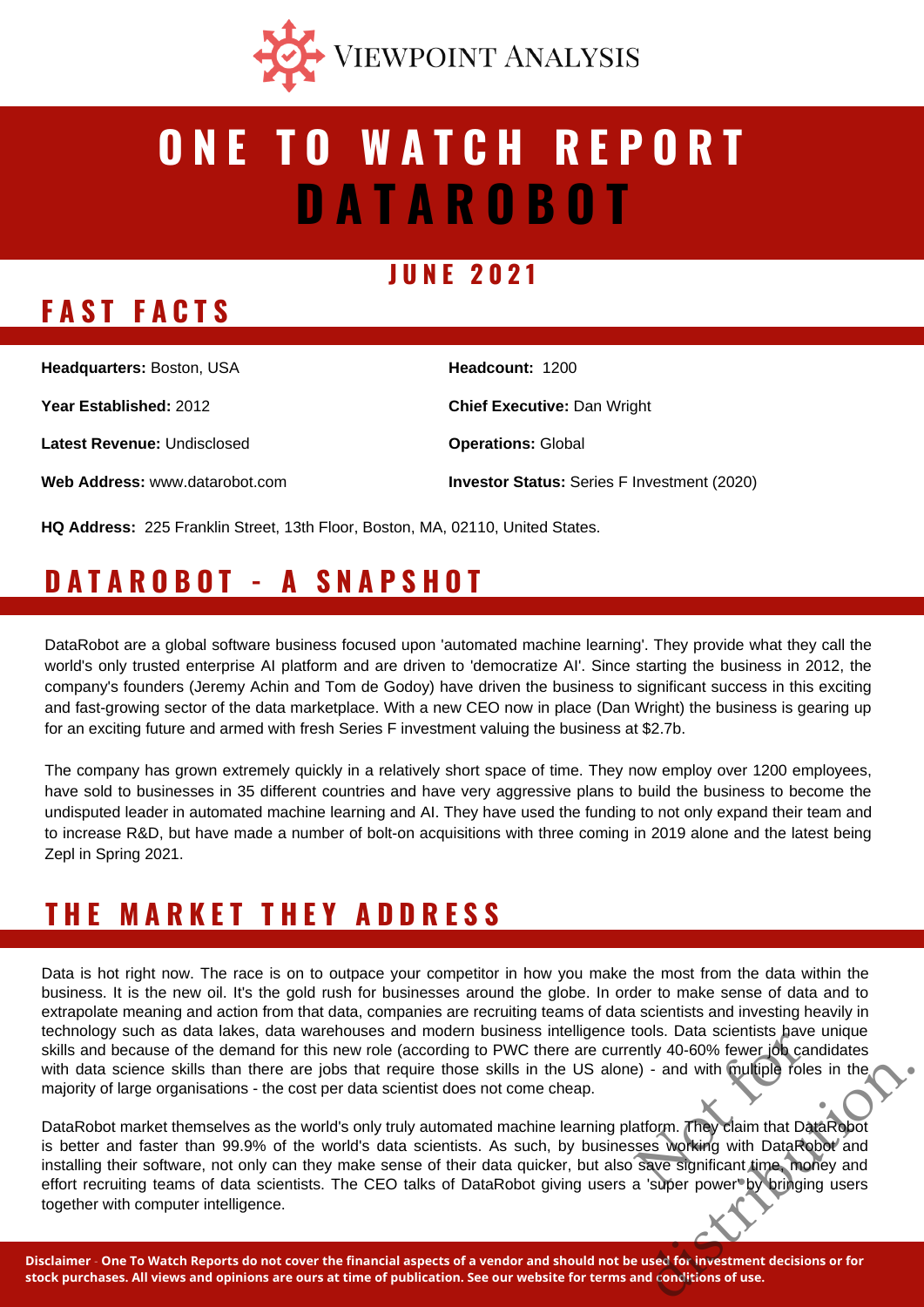#### **F O U N D E R S**

The business was founded in 2012 by two data science enthusiasts, friends from University (University of Massachusetts) and colleagues at a well-known US insurance business (Travellers). The duo (Jeremy Achin) and his friend and colleague Tom de Godoy (now CTO) took the business from the kitchen of Tom's home to one of the fastest growing companies in the US and through Series F - quite some effort. Their passion for data science drove the founding team to real success and it is this passion for data and machine learning that really appears to still drive the business from the top.

The CEO role transitioned from Jeremy Achin to Dan Wright in early 2021 and no doubt the new leader will endeavour to maintain the technology passion whilst setting the business up for a new level of growth that awaits beyond late-stage fundraising. Armed with new investment, the leadership team are looking at how DataRobot can become an iconic company and use data to change the lives of people around the world.

#### **H O W D I D T H E Y G E T H E R E ?**

The company has grown significantly in just a few short years. The timeline looks as follows:

- DataRobot Founded in 2012.
- Raised initial seed-funding of \$3.3m in 2013. Series A investment of \$21m in 2014.
- First patent for predictive analytics in 2015.
- Series B (2016), Series C (2017) and Series D (2018) funding rounds.
- Multiple acquisitions (Cursor, ParallelM, Paxata) in 2019.
- 1200+ employees in 2020 and selling to businesses in over 35 countries.
- Series F investment values the business at \$2.7b in late 2020.
- 2021 Dan Wright appointed CEO.

### **I N V E S T O R S & P A R T N E R S**

Investors are so vital for the lifeblood of new technology businesses and scale-up businesses. This is the case for DataRobot as they started their venture in 2012 when the appetite for AI and Machine Learning was far less developed than it is in 2021. One of their initial seed funding partners (Chris Lynch) is on the Board of Directors today and is testament to the vision and tenacity that early-stage funding partners need to have.

DataRobot completed Series F funding in late 2020 (November) led by Altimeter Capital which valued the business at double that which it was valued in Series E. They were joined in Series F by Salesforce Ventures and Hewlet double that which it was valued in Series E. They were joined in Series F by Salesforce Ventures and Hewlett Packard Enterprise (HPE) and the funding round brings the total invested to over \$750m. Eventures and Hewielt Packard

Viewpoint Analysis Ltd, 3rd Floor, 23 Park Square South, Leeds, LS1 2ND, United Kingdom



www.viewpointanalysis.com

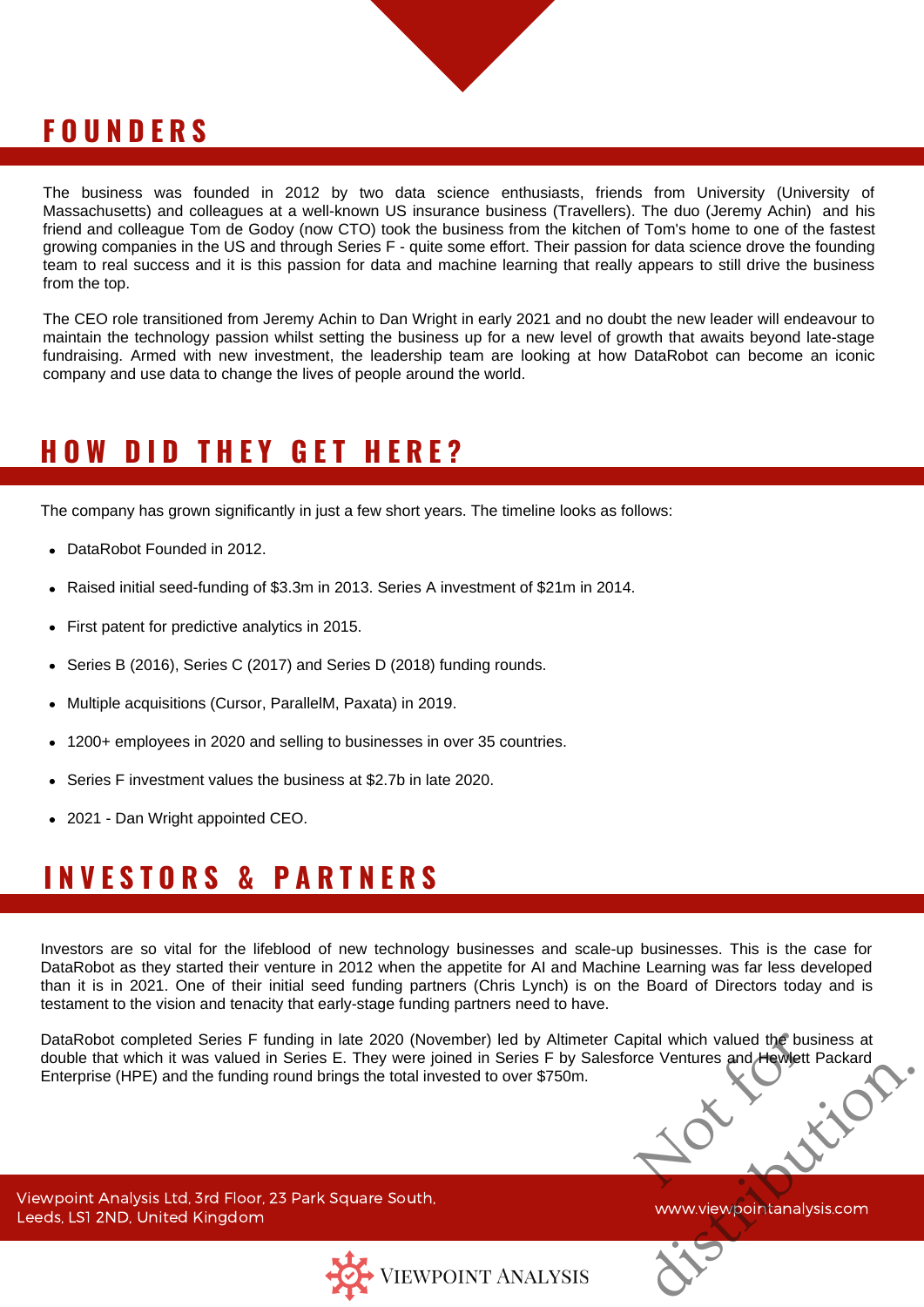### **C U S T O M E R S**

DataRobot calls some of the world's best known businesses their customers - companies like Deloitte, Reckitt, Hearst Magazines and Kroger. Partnering with the major Business Intelligence vendors (e.g. Tableau) and Cloud Data Warehouse vendors (e.g. Snowflake) helps customers to learn about DataRobot and to take advantage of the capabilities of the tool where they are needed the most and at the most appropriate time.

The area of enterprise AI is applicable to almost any sector and to almost any size of business. Accessing data and using AI and Machine Learning to make sense of that data is today a competitive advantage but tomorrow we suspect it will be common practice. As a fast-growing IT supplier, perhaps the most difficult challenge will be fighting for brand awareness and also communicating a new subject to a largely new audience. Although many IT and business leaders will now be aware of the terminology (AI and Machine Learning) we suspect that a sales-cycle will also require a portion of education and training in the need and application of the DataRobot technology.

#### **W H Y T H E Y A R E ' O N E T O W A T C H '**

Viewpoint Analysis believes that DataRobot is certainly 'One to Watch'. The founders got started in this niche really early with a start-up in 2012. They have been able to steal a march on their peer group and with their exceptionally fast employee growth and level of inbound investment, they have set the bar exceptionally high. DataRobot have already completed a number of acquisitions and have broadened out their capability very quickly and we imagine that there is still more exciting investments to come.

DataRobot have already completed Series F funding following the latest investment round at the end of 2020. However, the industry is still in its infancy. Businesses across the world are really only getting started in this space and the rise of the 'Chief Data Officer' is still relatively new. Many businesses don't know what a data scientist is - never mind what one looks like. For this reason, if DataRobot can continue their trajectory, we anticipate that the business will continue to claim new ground and win new customers.

We note that the executive leadership team is rapidly being built out in order to bring experience and outside knowledge to the business. Dan Wright has recently been appointed CEO and comes from senior leadership roles at AppDynamics. Tom Levey and Parm Uppal joined him from the same employer as Chief Go To Market Officer and CRO respectively. The latest appointment comes in the key CFO role - bringing in industry veteran Damon Fletcher from Tableau. Installing experienced software leaders in key roles is clearly going to be a major benefit to smooth and accelerated growth on the way to becoming a larger (and in Dan Wright's words) an 'iconic' company.

The business opportunity makes a great deal of sense. Customers need to turn data into value - achieving that using computers and AI saves a great deal of manpower and creates predictability. The focus that they put on democratizing data and focusing the user experience upon a business analyst rather than a data scientist also makes sense - even though at first glance it may seem counter-intuitive as this role is the high-growth role in many businesses right now.

If a business analyst can simply bring data and a problem to solve, the use-cases are going to be many and varied and therefore so is the demand for DataRobot software. They aim to promote the role of a Citizen Data Scientist and this would be a impressive achievement in the drive to exploit the data opportunity. The CEO talks of the opportunity to build apps on the AI platform - which potentially could be a game-changer.

Not for distribution.

Viewpoint Analysis Ltd, 3rd Floor, 23 Park Square South, Leeds, LS1 2ND, United Kingdom



www.viewpointanalysis.com